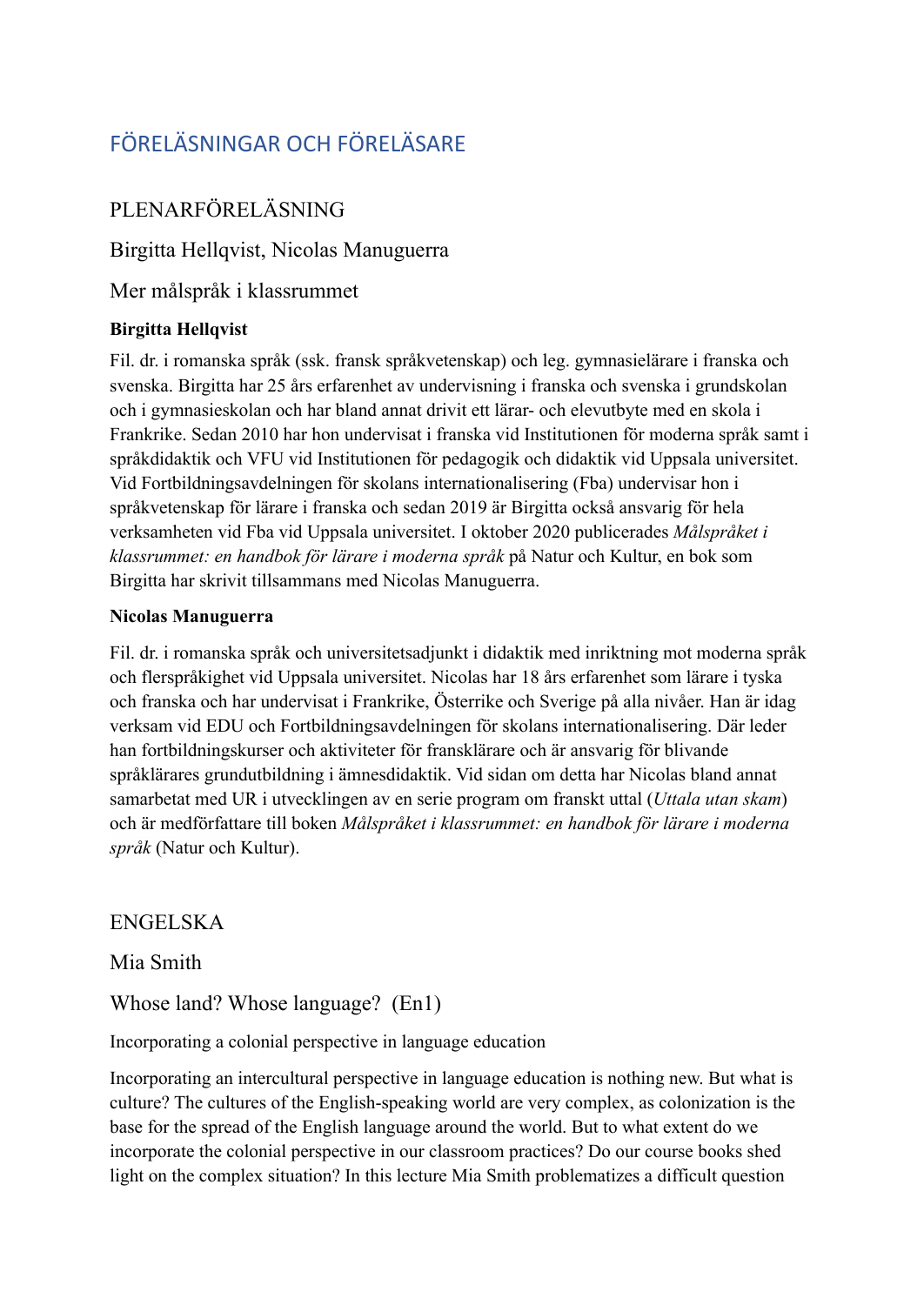and suggests activities for classroom discussion, with a focus on source criticism. The lecture will be held in English and will focus mainly on the situation of the English-speaking world, but the content is applicable for teachers of any language with a colonial past in secondary education.

**Mia Smith** is a teacher of English and German as foreign languages and has spent most of her career teaching lower secondary school. She has been active in social media and through her blog at Lärarnas Riksförbund for several years and gives lectures on topics such as digital competence and assessment. Mia is the president of The Language Teachers'Association since 2021.

#### **Witra**

Alternative 21st Century Approaches and Methods in English Teaching.

#### **Kristin Baldwin**

Kristin is an Educational Consultant at Witra Publishing Group, a Stockholm-based hub for international academic publishing. She is an experienced educator, having worked as a teacher and administrator at schools in both Stockholm and New York City for over ten years. Kristin has a B.A. in English literature and a Master's degree in English Education from Columbia University. She is also an IGCSE-certified and TEFL-certified educator.

### Sofia Ahlberg

Teaching Resilience in Times of Crisis: Practical Exercises for the Literature

Classroom (En2)

Workshop

### **Sofia Ahlberg**

I am the Vice Dean of the Faculty of Languages at Uppsala University with responsibility for education and collaboration, and Associate Professor in Literature and Pedagogy at the Department of English, also at Uppsala University. I teach and research on contemporary literature, pedagogy, and ecocriticism. My most recent book [Teaching Literature in Times of](https://www.routledge.com/blog/article/from-solitary-reading-to-collaborative-action-improvisation-for-the-literat) [Crisis](https://www.routledge.com/blog/article/from-solitary-reading-to-collaborative-action-improvisation-for-the-literat) (Routledge, 2021) has just been published. My other publications include another monograph [Atlantic Afterlives in Contemporary Fiction](https://www.palgrave.com/gp/book/9781137479211%252523reviews) (Palgrave, 2016) as well as numerous chapters and articles in edited collections and journals, most recently in The Handbook of Twentieth and Twenty-First Century Literature and Science (Palgrave, 2020) and Teaching the Literature of Climate Change (MLA, forthcoming).

### Maria Allström

Using English in the Classroom – workshop (En3)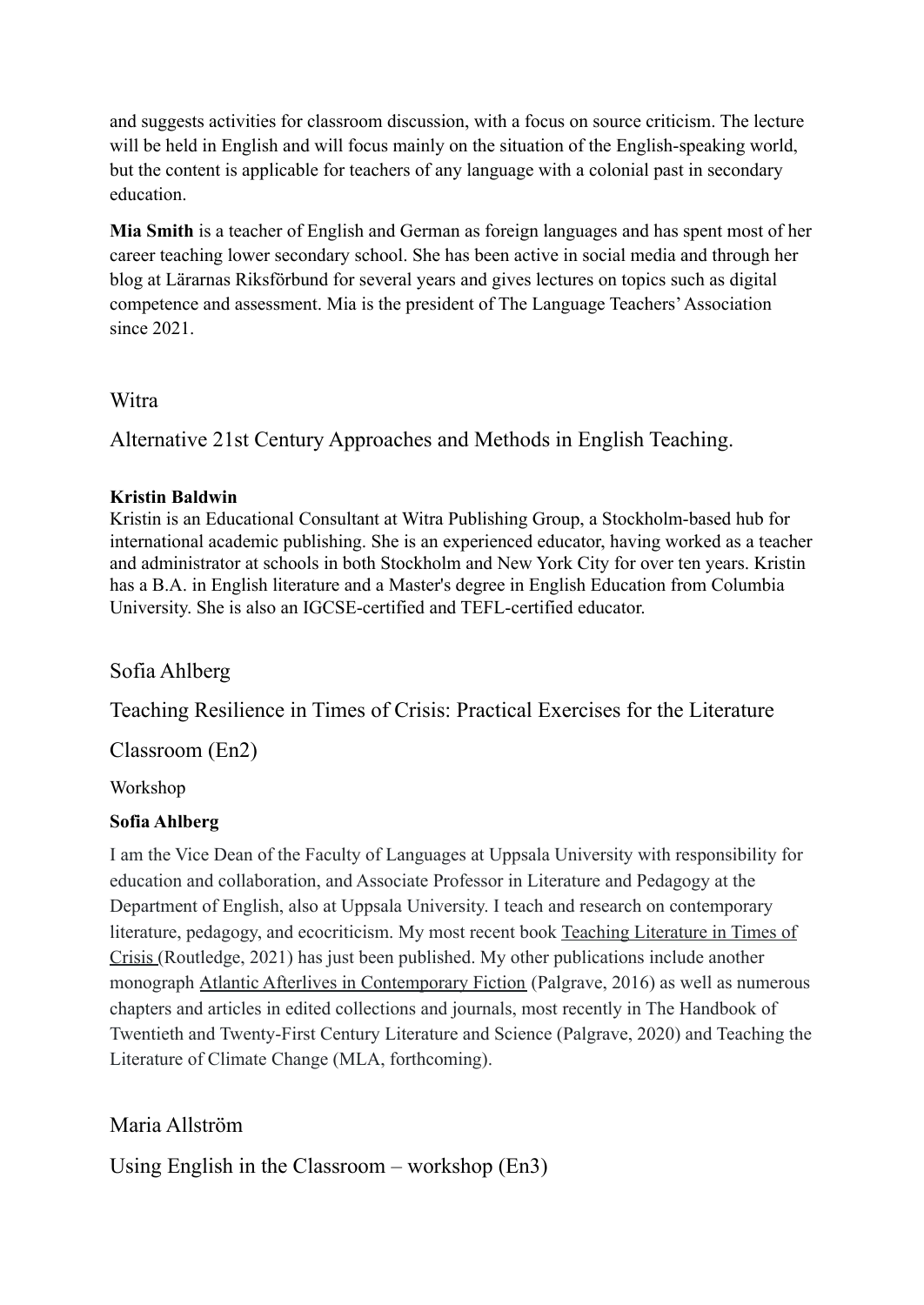With English functioning as a second language in our country, children learn it from an early age in and outside of school. English is used as the classroom language with young learners and onwards through the school years, and we expect students to interact in English with gradually increasing proficiency. However, not all English classrooms are the dynamic and inspiring spaces we want them to be, buzzing with spoken language and conversations. Some students are not comfortable speaking out in the classroom and teachers are sometimes struggling with engaging everyone to participate.

In this workshop we will discuss various aspects of using English in the classroom, and we will explore some ideas for engaging and motivating students. The activities will focus on English in years 6-9 but will also be relevant to teachers at upper secondary level.

**Maria Allström** is a lecturer in English and Education at the Centre for Professional Development and Internationalisation at Uppsala University (Fortbildningsavdelningen för skolans internationalisering). She produces professional development courses, seminars and conferences for teachers of English, in Sweden and abroad.

### Carolina Clarin

English 7 – not just literature Preparing students for academic studies (En4)

English 7 is often considered a course with a heavy emphasis on literature. Although this might have been true for its predecessor (English C), English 7 opens up for much more than that. Today, English 7 serves the important purpose of preparing students for academic studies - not only in English, but in all kinds of university programs. So, what is it that we can work with in English 7 that will benefit the students when they proceed to university?

Following many discussions with colleagues at Umeå University, and with former students from Upper secondary school, Carolina Clarin has adapted the modules in her English 7 courses to better meet the needs of future university students. This lecture, with a touch of workshop, is designed to inspire and present concrete ideas of modules.

**Carolina Clarin** is a teacher of English and French and works mainly with Upper Secondary Education but also at the Teacher's education at Umeå University. Since 2014 she is "förstelärare" in English at Dragonskolan in Umeå and this year she is involved in a project led by Skolverket regarding the upcoming reform. Carolina is also on the board of The Swedish Language Teachers'Association.

### FRANSKA

### Charlotte Lindgren

Le monde à vos pieds. Enseigner le français grâce au monde francophone (Fr 1)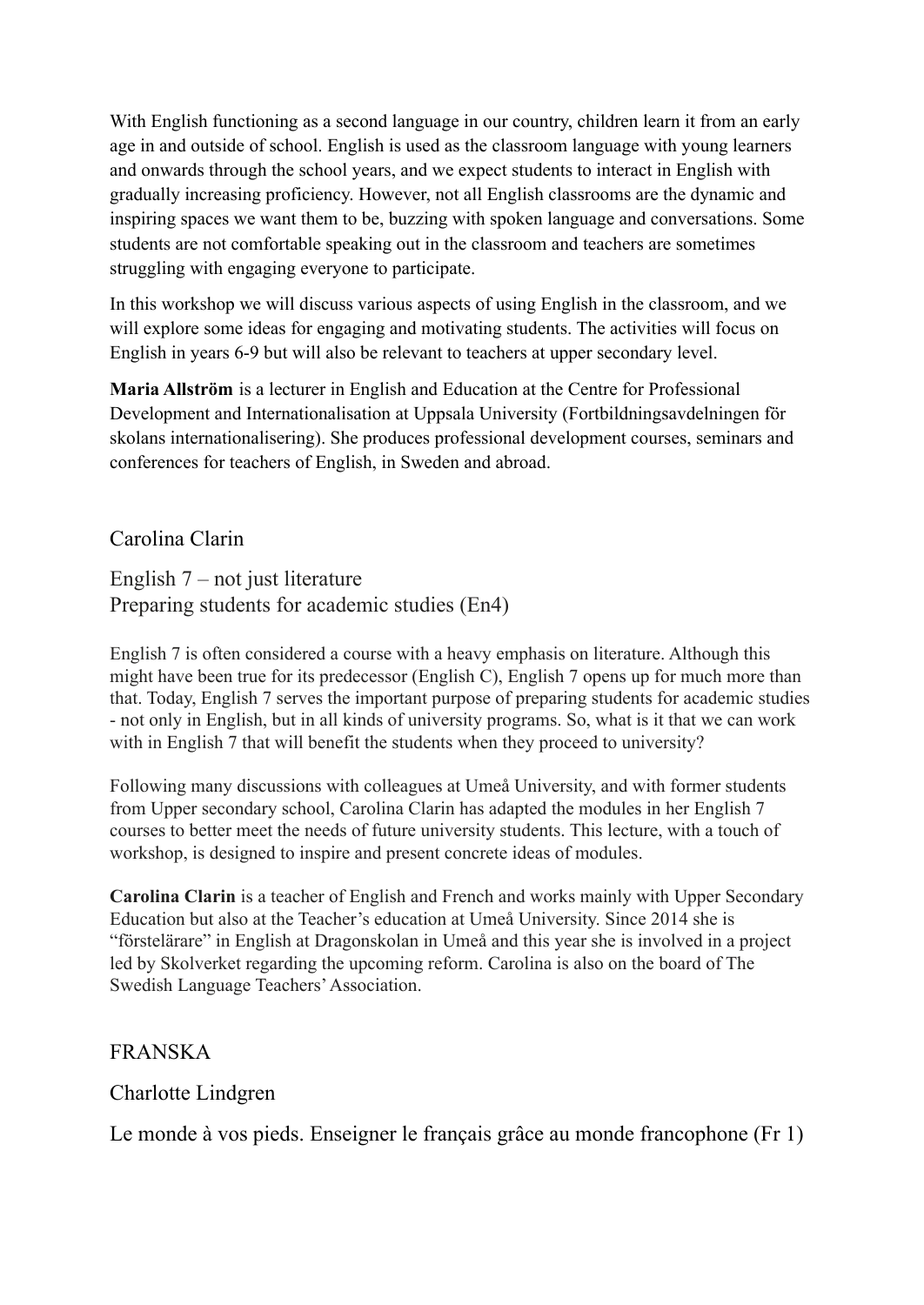**Charlotte Lindgren** est née à Paris mais habite en Suède depuis trente ans. Après avoir soutenu sa thèse en langues romanes, avec la linguistique française comme spécialité, à l'université d'Uppsala en 2005, elle a majoritairement travaillé pour l'université de Dalécarlie (2009-2020) avant de revenir à Uppsala en 2020. Dans sa recherche elle s'est intéressée à deux thèmes principaux, les deux étant des continuations de sujets abordés dans sa thèse de doctorat: la traduction des livres pour enfants et l'acquisition / enseignement du langage, en général et en ligne. Elle est désormais maître de conférences en sciences de l'éducation, avec le français comme spécialité, au Département de formation continue (Fba) (<https://www.edu.uu.se/fba/franska/>) et au département des langues modernes ([www.moderna.uu.se](http://www.moderna.uu.se)) de l'université d'Uppsala.

#### Meryl Maussire

Trouver et didactiser des documents authentiques francophones (Fr2, suite de Fr1)

#### **Meryl Maussire**

Titulaire d'une Maîtrise de Lettres modernes et d'un Master de didactique de Français langue étrangère, Meryl Maussire a été enseignante de FLE et de français professionnel dans plusieurs pays (Islande, Maroc, France) pendant une dizaine d'années. Elle est l'autrice de la méthode de français professionnel *Édito Pro B1* paru en 2020 aux Editions Didier. Elle a également été directrice d'Alliance française au Maroc, responsable pédagogique à l'Alliance française de Paris puis à la Chambre de Commerce de Paris, avant de devenir Attachée de coopération pour le français en Suède depuis janvier 2021, où sa mission principale est de développer le français en Suède.

Carin Söderberg

Aux portes de l'élection présidentielle de 2022 (Fr3)

Emmanuel Macron a été élu 8<sup>e</sup> président de la V<sup>e</sup> République française, le 7 mai 2017, contre la patronne du RN Marine Le Pen. Les Français·sont appelés à voter au premier tour de la présidentielle le 10 avril pour élire le ou la futur(e) président(e) de la République. Le second tour sera organisé deux semaines après le premier, donc le 24 avril. La campagne électorale bat son plein et sous peu nous serons fixés sur l'issue de ce temps fort de la vie politique française.

Le moment est ainsi venu de se poser quelques questions: quel est le bilan de la présidence du chef de l'État? A-t-il vraiment tenu ses promesses de campagne? Comment a-t-il réussi à se mesurer à des défis tels que la fronde des gilets jaunes, le(s) séparatisme(s), la pandémie … ? Mais aussi, qui sont les autres candidats qui défieront Macron?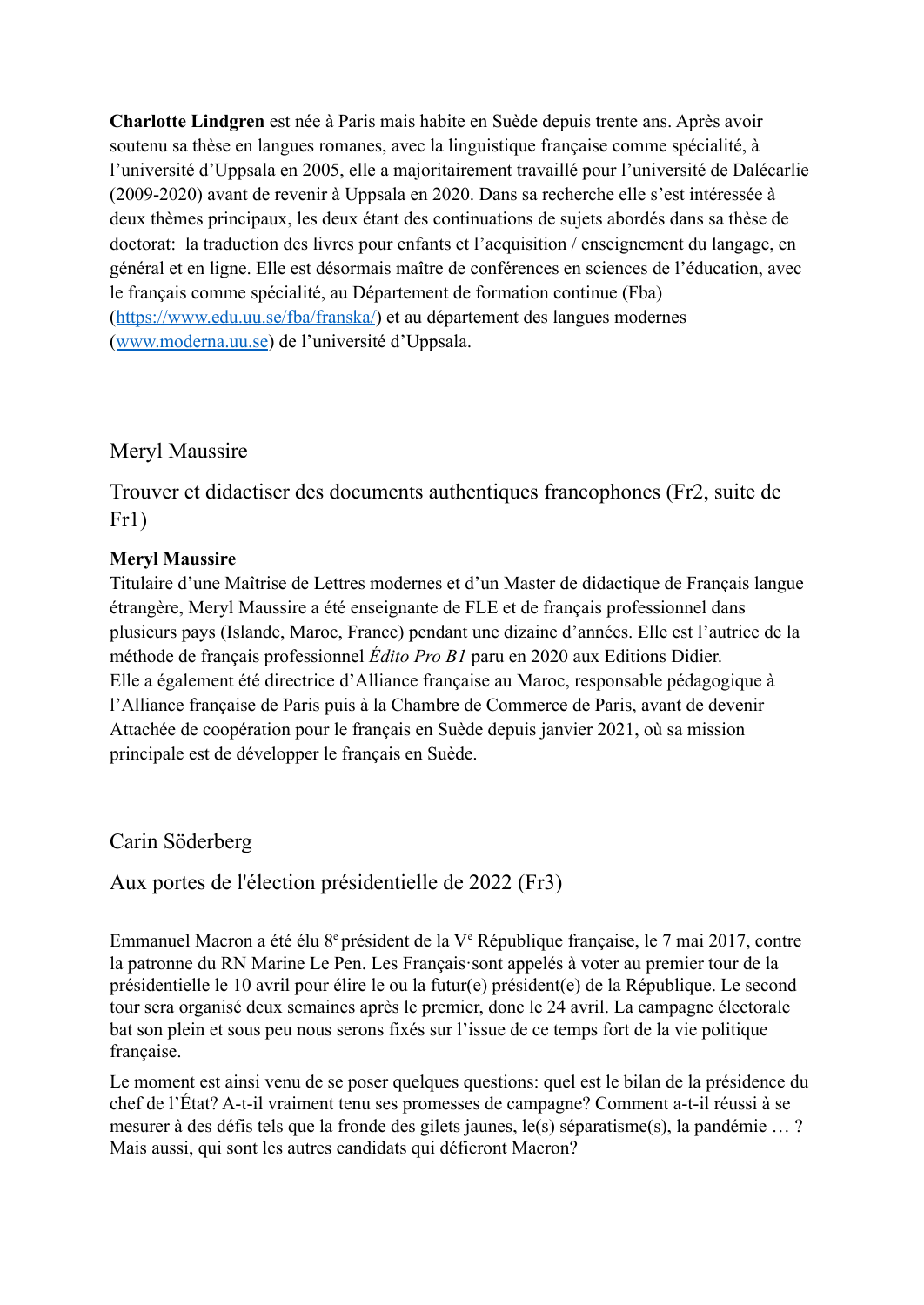**Carin Söderberg**, enseignante de FLE, formatrice en didactique de langues étrangères à Fortbildningsavdelningen för skolans internationalisering, l'Université d'Uppsala, 1997 - 2013. De 2013 à 2016 représentante pour le français dans Språklärarnas riksförbund

### Astrid Mårtensson

Att utveckla elevernas ordförråd, grammatikkunskaper och uttal genom kreativt filmskapande, inom ramen för utbyten med franskspråkiga gymnasister/studenter (Fr4)

#### **Astrid Mårtensson**

Efter att år 2004 ha tagit gymnasielärarexamen i ämnena franska och svenska vid Uppsala universitet, har Astrid arbetat på olika grund- och gymnasieskolor i Stockholmsområdet. Sedan år 2013 är Astrid verksam på Täby Enskilda gymnasium, där hon nu är förstelärare och ämnesansvarig i moderna språk. Hösten år 2020 startade hon bloggen *Levande språkundervisning*, vars syfte är att sprida inspiration kring hur undervisningen i moderna språk kan levandegöras och verklighetsanknytas.

### SPANSKA

Fredrika Nyström

" El aula es un buen lugar para hablar español" (Sp1)

¿Estarían de acuerdo todos los estudiantes de que el aula es un buen espacio para hablar español?

En esta ponencia reflexionaré sobre el uso de la lengua meta en el aula de ELE, desde la perspectiva de tanto los alumnos como los profesores. Basándome en entrevistas y grabaciones de clases de noveno grado, también plantearé algunas ideas de cómo trabajar para aumentar el uso comunicativo de español en el aula.

### **Fredrika Nyström**

Actualmente soy estudiante de doctorado en didáctica de lenguas extranjeras en la Universidad de Uppsala. Entre los años 2001 y 2019 trabajé como profesora de español, sueco y alemán en la escuela secundaria en Suecia. En el ámbito de formación del profesorado he impartido conferencias y talleres, y publicado materiales didácticos para enseñanza de español y alemán.

He trabajado en la junta directiva de la *Asociación de Profesores de Español de Estocolmo*. Además, he participado en proyectos de investigación en la acción dentro de *Stockholm Teaching and Learning Studies.*

La lengua hablada constituye el foco principal de mi investigación, igual que en la práctica de docente, y la pregunta primordial es: ¿Cómo puede ser el aula un espacio en el que todos los alumnos, de lenguas diferentes, tienen una voz?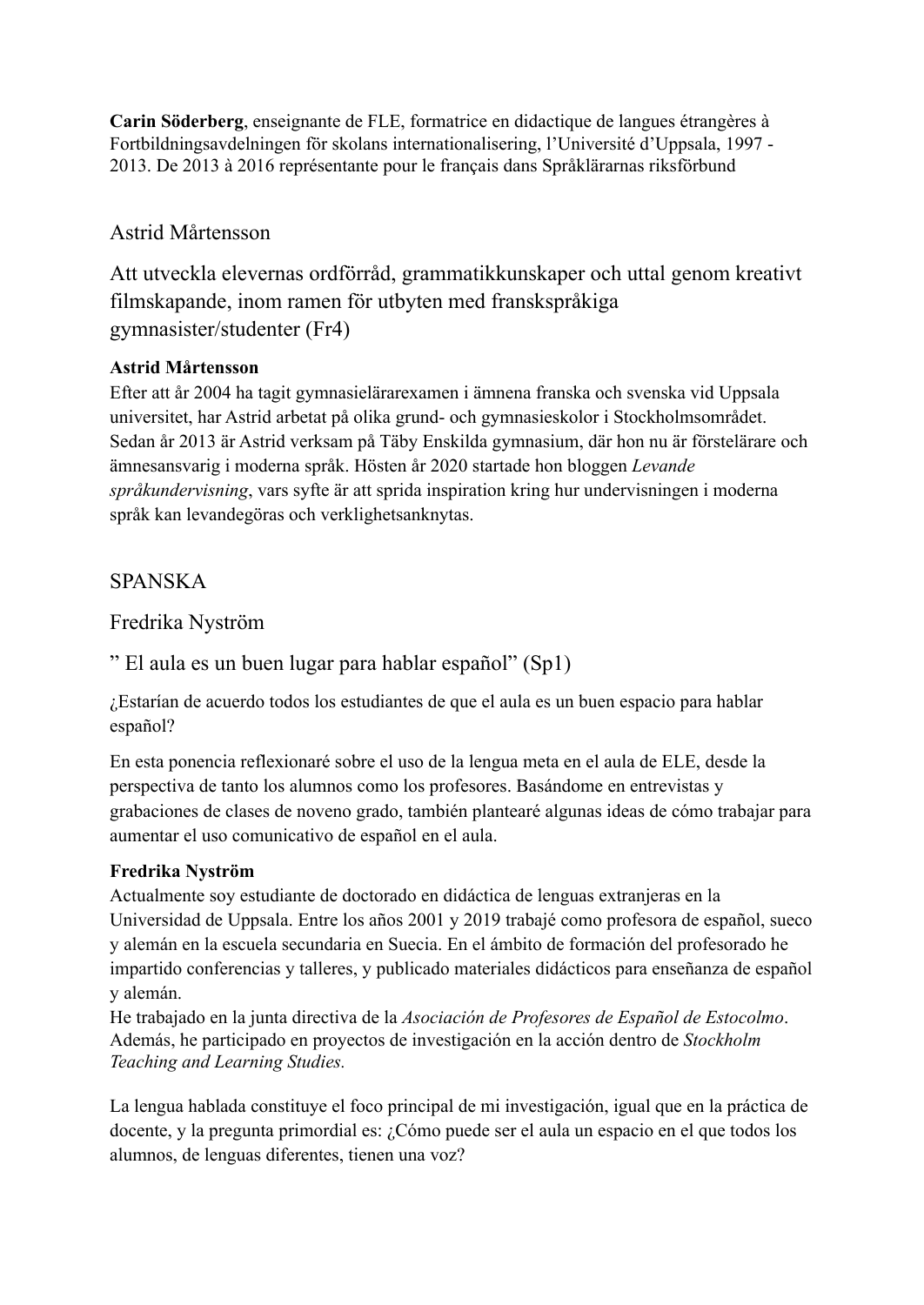### Débora Rottenberg

¿Cómo hacer mejor uso de la literatura en la clase de ELE? (Sp2)

**Débora Rottenberg** es profesora titular de español con especialización en Ciencias de la Educación en la Universidad de Uppsala. Es profesora autorizada de español en el nivel de educación secundaria con experiencia de trabajo en Viktor Rydbergs Gymnasium, Tyresö Komvux y Täby Komvux. Investiga en literatura argentina y acerca de la materia Español en el sistema educativo sueco.

### Erik Cardelús

### **Historial de una lengua escolar**

- español en el sistema escolar sueco, ayer, hoy y en el futuro.

Logros, aprendizajes y contratiempos durante tres décadas, 1993-2022 (Sp3)

#### **Erik Cardelús**

Soy catedrático de Pedagogía, asimismo profesor de español, historia y sueco. Mi especialidad académica tiene tres pilares, la didáctica de las lenguas extranjeras (el español y las demás lenguas modernas), la motivación y la historia del sistema escolar sueco. Asimismo he escrito y colaborado en varios materiales y recursos didácticos, libros de texto,

producciones digitales, etc. También tengo un diploma de periodismo y me he publicado en canales como DN, SvD, GP Kvartal, Axess, Pedagogiska magasinet etc.

Empecé mi carrera como profesor en el año 1993, dando clases de español en un instituto estocolmense. Desde entonces se han visto muchos cambios y reformas, acontecimientos singulares y estructurales, temas sobre los cuales intentaré profundizar y reflexionar. Mi punto de partida para la charla es una reflexión, tanto personal como colectiva, traducida a la pregunta: ¿Qué hemos vivido y qué aprendido durante tres décadas de enseñanza de español en el sistema escolar sueco?

### Adriana Sturesson

### Conexiones culturales para la clase de español (Sp4)

En esta ponencia presentaré dos proyectos culturales para la clase de español: Conoce a un mexicano y el torneo de música.

#### **Adriana Sturesson**

Soy licenciada y maestra en Pedagogía, Profesora de bachillerato con certificación sueca para las asignaturas de pedagogía, inglés y español.He sido profesora de español por 23 años; vivo en Suecia pero soy originaria de México. Desde abril de 2017 soy representante del español en el consejo directivo de la Asociación de profesores de lenguas en Suecia *[Språklärarnas](http://www.spraklararna.se/) [Riksförbund.](http://www.spraklararna.se/)* He recibido premios a mi labor docente, en 2018 recibí el premio Webbstjärnan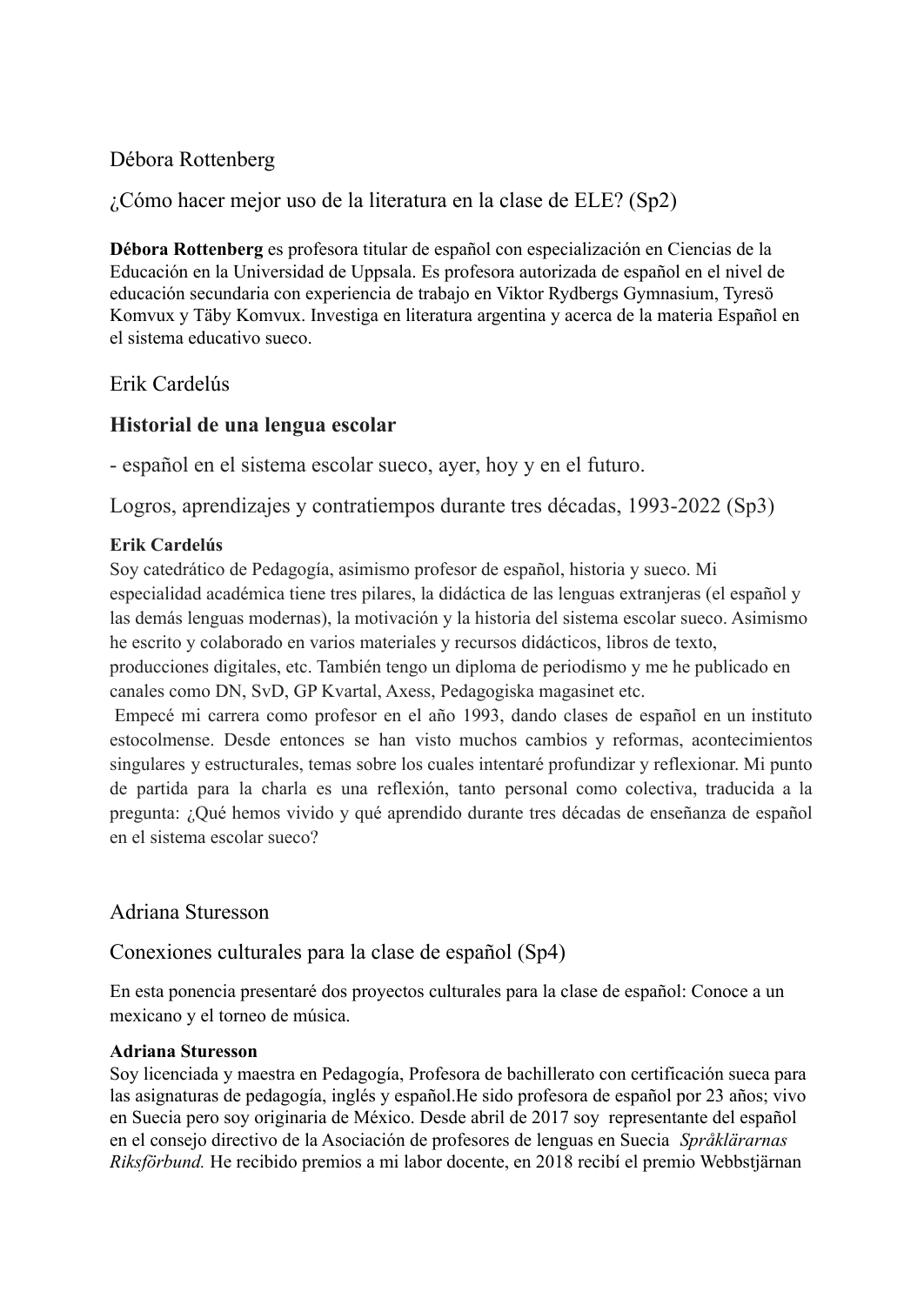y European Language label por mi proyecto digital "Trelleburgo" y en 2020 el premio al mejor proyecto digital etwinning en Suecia.

TYSKA

Marita Gareis

Deutsch hören lernen (Ty1)

Auf den Anfang kommt es an - mit differenzierten und effektiven Methoden das Hörverstehen bei den Deutschlernenden entwickeln.

**Marita Gareis** ist legitimierte Gymnasiallehrerin in den Fächern Deutsch, Gesellschaftskunde und im Fach Spanisch an der Grundschule. Seit 2003 ist sie als Universitätslektorin an der Uppsala Universität, Fortbildungsabteilung für die Internationalisierung der Schule und am Institut für moderne Sprachen, in der Lehrerausbildung und -fortbildung tätig. Sie leitet Kurse, Seminare und Workshops für Sprachlehrkräfte in und außerhalb Schwedens.

Maria Håkansson Ramberg

Bewertung aus einer europäischen Perspektive - die Relation zwischen schwedischen Bildungsdokumenten und dem GER (Ty2)

**Maria Håkansson Ramberg***,* ist an der Universität Uppsala tätig, am Institut für moderne Sprachen und an der Fortbildungsabteilung für die Internationalisierung der Schule. Sie hat als ausgebildete Gymnasiallehrerin (Deutsch, Schwedisch und Schwedisch als Fremdsprache) langjährige Erfahrung mit Sprachunterricht in weiten Teilen des schwedischen Schulsystems. Ihre Doktorarbeit befasst sich mit Validitätsaspekten bei der Bewertung von Schülertexten im Fach Deutsch in einem schwedischen Schulkontext. Schwerpunkte in Forschung und Lehre liegen in den Bereichen Sprachdidaktik, Sprachbewertung sowie schriftliche Sprachkompetenz in einer Fremdsprache.

Gesine Roth-Ljungman

Sprache, Spiel und Spass - Kommunikatives Workshop (Ty3)

Kann man heute noch ohne WLAN unterrichten? Kann man Sprechangst vergessen? Darf man lachen und gleichzeitig lernen? Die Antwort auf die Fragen ist natürlich ein lautes "ja". In diesem Workshop schnuppern wir zusammen an verschiedenen kommunikativen Aktivitäten.

**Gesine Roth-Ljungman** ist an der Nya Munken Schule in Linköping tätig, wo sie Deutsch und Englisch unterrichtet. Sie hat auch and der Universität Linköping in den Fächern Sprachdidaktik und Sprachmethodik unterrichtet. Drei Jahre hat sie an der University of Cincinnati studiert und unterrichtet und hat von dort einen Master in Germanic Languages.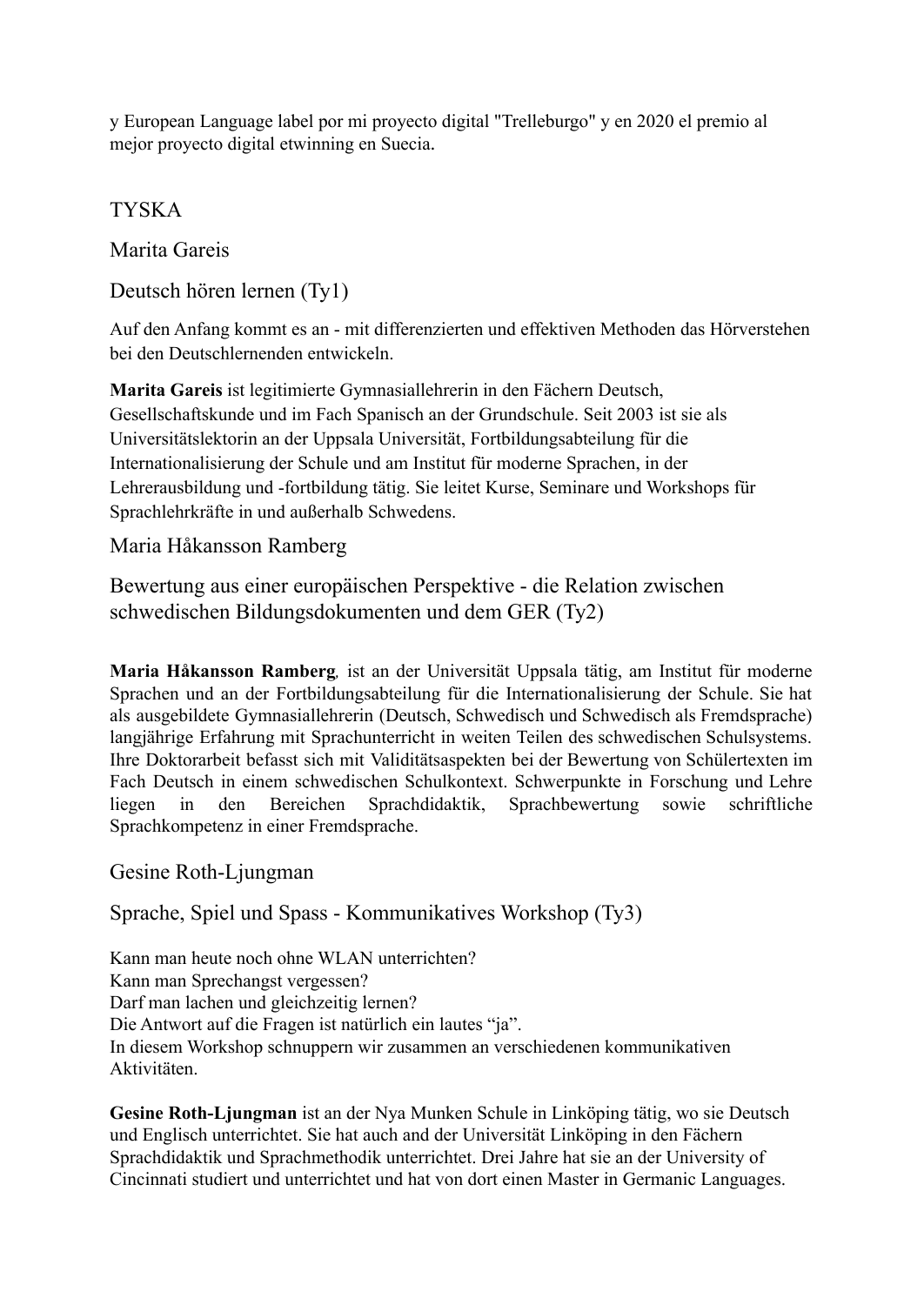Weitere drei Jahre war sie an der University of Michigan tätig, wo sie sowohl Deutsch als auch Schwedisch unterrichtet hat. Zur Zeit arbeitet sie an einem Projekt mit dem Goethe-Institut, dass als Inspiration für den Deutschunterricht in Klassen 6 und 7 dienen soll.

### Sara Forster

Nachhaltiges Sprachenlernen **-** Wie ich Studienstrategien und Metakognition im Deutschunterricht fördere. (Ty4)

**Sara Forster** unterrichtet Deutsch und Schwedisch an Tullinge Gymnasium und ist außerdem Fachbetreuerin für Fremdsprachen und Schwedisch. Sie hat einen Master für Deutsch als Fremdsprache in der Schule und ist seit 2021 die Repräsentantin für Deutsch in Språklärarnas Riksförbund.

### ALLMÄNT

#### Per Kornhall

Läromedel – en försummad central resurs. Resultatet från fyra undersökningar om läromedel. (Allm1)

#### **Per Kornhall**

Jag är ordförande i Läromedelsförfattarna som är en medlemsdriven intresseorganisation för författare av läromedel och kurslitteratur i Sverige. Utöver det arbetar jag med att skriva och föreläsa, huvudsakligen inom utbildning och ledarskap.

### Hanna Sahlberg

#### Koll på Kina (Allm2)

Om språk och utbildningstrender i Kina, med möjlighet att ställa dina egna frågor. Mejla dina frågor till [carin.soderberg@live.se.](mailto:carin.soderberg@live.se)

**Hanna Sahlberg** är journalist med lång erfarenhet av Kina. Hon har studerat kinesiska sedan 2001 då hon bosatte sig i Yunnan i sydvästra Kina. 2006 grundade hon Sveriges Radios kontor i Beijing där hon arbetat som korrespondent i nio år. Hanna Sahlberg har också engagerat sig i pressfrihetsfrågor och varit ordförande för Foreign Correspondents Club i Beijing.

Hanna Sahlberg har en fil.kand. i kinesiska vid Lunds/Uppsala universitet och startade fortbildningsprogrammet för lärare i kinesiska vid Fortbildningsavdelningen för skolans internationalisering vid Uppsala universitet 2013, där hon också var redaktör för *Kinesiskan flyttar in*, en antologi om kinesiskans roll som skolspråk i Sverige. Hanna är kinakommentator vid Sveriges radio, driver Kinapodden *P1* med aktuella avsnitt varje vecka, och *Det perfekta Kina* med berättelser ur hennes stora ljudarkiv.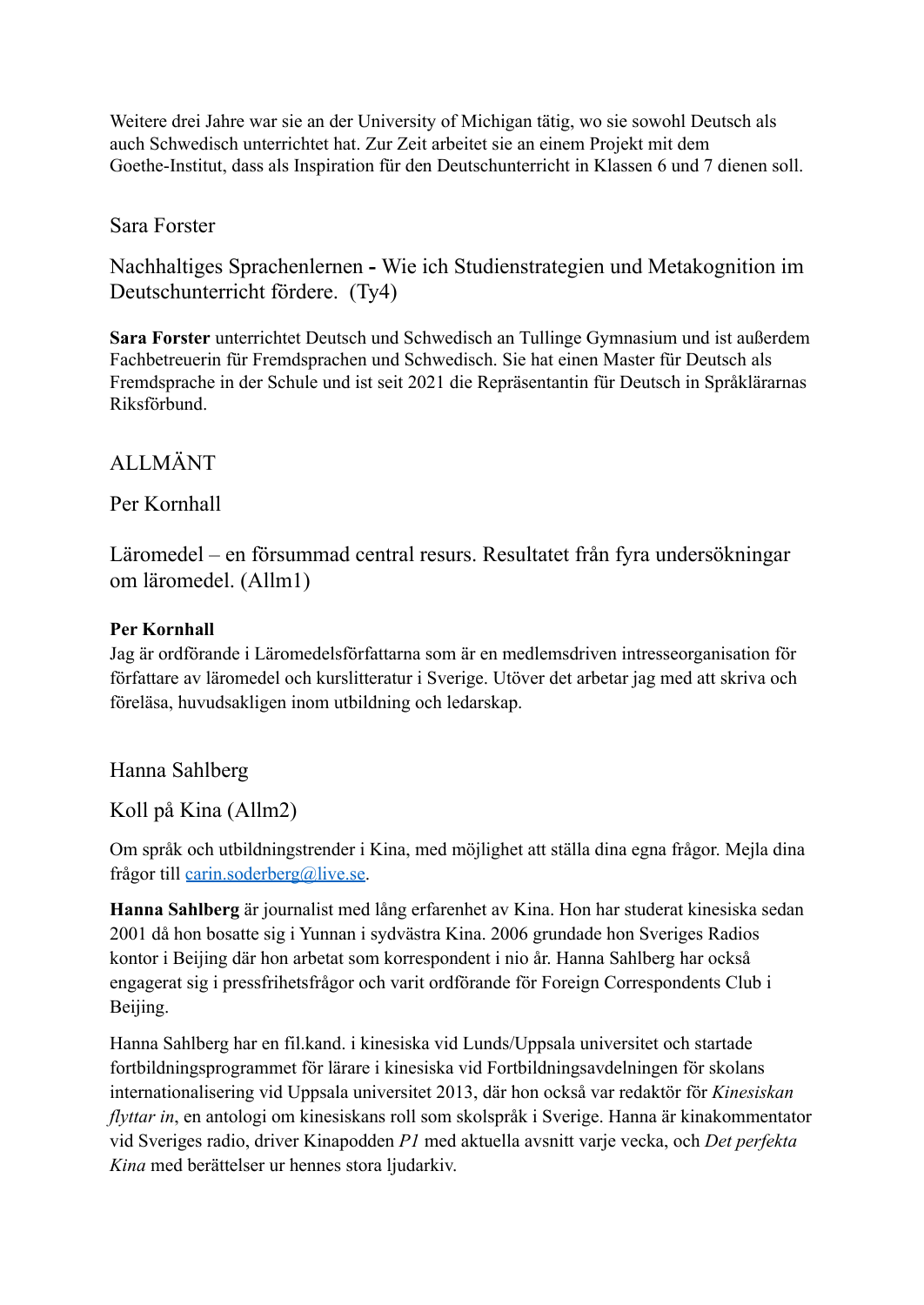### ITALIENSKA

Linda Smidfelt

Strategier för ordförståelse i italienska (It1)

Jag, **Linda Smidfelt** (filosofie doktor i italienska) arbetar som gymnasielärare på Katedralskolan i Lund sedan 2000 där jag undervisar i italienska och engelska. Jag har över tjugo års erfarenhet av undervisning framför allt på gymnasiet, men även inom folkbildningen och på universitet. Parallellt med undervisningen på Katedralskolan har jag doktorerat i italienska vid Lunds universitet. Avhandlingen, som var klar våren 2019, fokuserar på svenska universitetsstudenters och gymnasieelevers användning av strategier när de ska förstå okända ord i italiensk text.

# MODERSMÅL

### Petra Bernardini

Utbildning för modersmålslärare - vad behöver den innehålla och vad tycker modersmålslärare som deltagit? (Mo1) Workshop

#### **Petra Bernardini**

Jag är docent i romanska språk, särskilt italienska, och forskar i språkinlärning, flerspråkighet och språkdidaktik vid Språk- och litteraturcentrum, Lunds universitet. Sedan 2019 driver jag en pedagogisk-didaktisk utbildning för modersmålslärare på 90 hp vid Lunds universitet och forskar kring modersmålsundervisning. 2021 startade jag ett innovationsprojekt, MITA, Mother Tongue Training and Interaction Application, som ska bli ett digitalt pedagogiskt och socialt forum för tvåspråkiga italiensk-svenska barn i Sverige.

### Anne Reath Warren

Språklig heterogenitet i modersmålsundervisning (Mo2)

### **Anne Reath Warren**

Jag är lektor i didaktik med inriktning flerspråkighet och nyanländas lärande. Sedan 2018 har jag arbetat på Fortbildningsavdelningen för skolans internationalisering med kurser för modersmålslärare, studiehandledare, klass- och ämneslärare och skolledare om flerspråkighet i den svenska skolan. Mina forskningsintressen inkluderar utveckling av flerspråkiga litteraciteter och undervisning i språkligt heterogena grupper.

Agustin Riverol